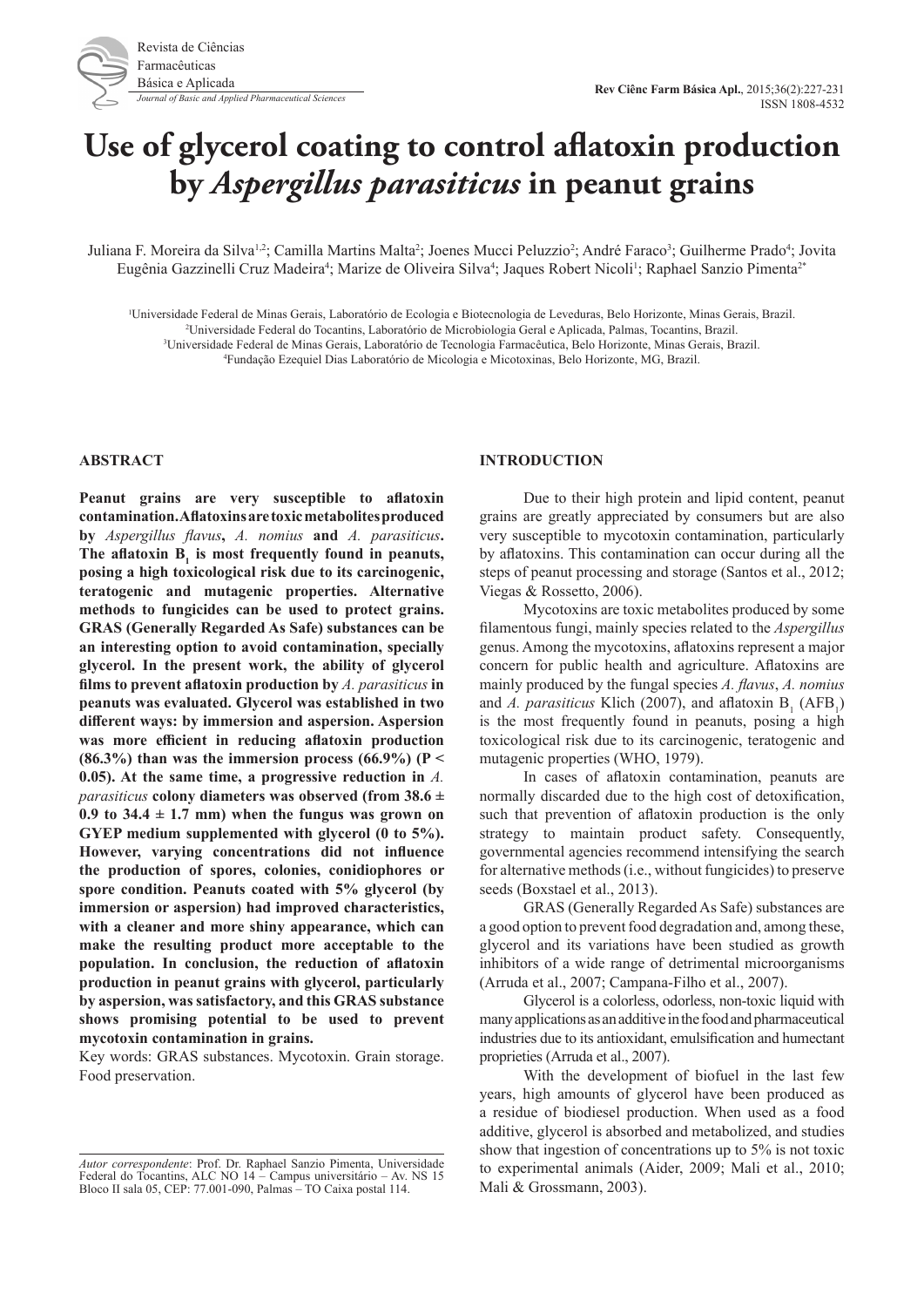Additionally, other studies have demonstrated that glycerol is an efficient antimicrobial agent against many pathogenic microorganisms (fungi and bacteria) and also can act as a barrier to colonization and degradation by deleterious microorganisms, improving the shelf life of foods when used as a biofilm (Gioso et al.,2002; Mali et al., 2010; Rabelo et al., 2004).

In the present work, we evaluated the efficacy of two glycerol films to prevent aflatoxin production by *A. parasiticus* in peanut grains.

## **MATERIALS AND METHODS**

#### *Peanut grains*

Autoclaved peanut grains, cultivar IAC Caiapó (Campinas Agronomical Institute, São Paulo, Brazil), were used. The grains, harvested in 2009/2010, had a medium size, brownish color and high oil concentration and were free of mycotoxins.

#### *Phytopathogen*

*Aspergillus parasiticus* strain IMI 242695, a producer of aflatoxins  $B_1$ ,  $B_2$ ,  $G_1$  and  $G_2$ , was obtained from the Mycology Laboratory of the Ezequiel Dias Foundation (FUNED), Belo Horizonte, Brazil. The strain was stored in potato broth supplemented with 20% glycerol at -80°C.

#### *Glycerol solution*

A solution of glycerol (Synth – PA®, PM =  $92.09$ ) at 5% (v/v) in distilled sterile water was used to produce biofilms on peanut grains by the immersion or aspersion methods.

#### *Immersion method*

After immersion in glycerol solution (5% v/v) for 30 minutes, peanut grains were dried under air flow at 35  $\pm$  5°C until completely dry. Grains immersed in sterile distilled water were used as a negative control.

#### *Aspersion method*

Peanut grains were coated with the glycerol biofilm using a manual spray device operated with compressed air. After spraying the glycerol solution  $(5\% \text{ v/v})$ , peanut grains were dried under air flow at  $35 \pm 5^{\circ}$ C. The cycle of spraying/drying was repeated two hundred times. Peanut grains sprayed with sterile distilled water were used as a negative control.

#### *Reagents*

All solvents and reagents were purchased from Merck (Darmstadt, Germany) or EM Science (Gibbstown, NJ, USA) and were of analytical grade. Water used in the analytical process was obtained through a Milli-Q purification and filtration system with an 18 M $\Omega$  cm-1 resistivity (Millipore, Bedford, MA, USA). All glassware used in evaluating aflatoxin production was decontaminated by immersion in 5% Alcaline Extran MA 01, 7555 (Merck)

for 24 hours and then washed exhaustively with distilled water.

#### *Aflatoxin determination*

Aflatoxin standards were purchased from Sigma Chemicals (St. Louis, MO, USA), dissolved to 10 µg/ml in high performance liquid chromatography-grade benzeneacetonitrile (98:2), and stored at  $-20^{\circ}$ C. From the stock solutions (aflatoxins  $(B_1 10.92, B_2 10.02, G_1 12.17, and$  $G_2$  8.36  $\mu$ g/mL-1), a calibration curve ranging from 0.1 to 9.8 ng/ml was constructed, and sample concentrations were determined using a Shimadzu UV-1601PC spectrophotometer (Shimadzu Scientific Instruments, Japan) as described by (Horwitz & Latimer-Junior, 2011). Intermediate standard solutions were prepared from the stock solutions in benzene:acetonitrile (98:2).

#### *Aspergillus inoculums*

*Aspergillus parasiticus* was inoculated onto Petri dishes containing Czapek agar medium (4% sodium nitrate, 1% potassium chloride, 1% magnesium sulfate 7H2O, 0.02% ferrous sulfate 7H2O, 2% dibasic potassium phosphate, 3% sucrose, 0.1 ml of 1% zinc sulfate 7H2O, 0.1 ml of 0.5% copper sulfate and 2% agar) and incubated for 7 days at 25°C. After sporulation, the spore suspension was transferred from the medium surface to an assay tube in 1.5 ml of 0.1% Tween 80 and homogenized by shaking at 300 rpm for 30 seconds. Then, 200 µl was transferred to a 250-ml Erlenmeyer flask containing 25 ml of GYEP agar medium (2% glucose, 0.3% yeast extract, 1% peptone and 2% agar) and incubated at 25°C for 7 days to induce new sporulation. After incubation, 20 ml of 0.1% Tween 80 and 10 glass beads were introduced into the Erlenmeyer flask, which was hand-agitated, and the supernatant was transferred to a new Erlenmeyer flask. Spore concentration was determined using a hemocytometer and then adjusted to 1 x 106 spores/ml in 0.1% Tween 80 (Prado et al., 2011).

#### *Aflatoxin production control assays*

Autoclaved peanut grains were separated for two experiments (1 and 2, with three groups, each assay used 15 g approximately of peanuts) with immersed grains and aspersed grains. Experimental conditions for each group were as follows: Group 1-1 (positive control 1) had grains previously immersed in distilled sterile water that were inoculated with 2.5 ml of a suspension containing 1.0 x 106 spores/ml of *A. parasiticus*; Group 1-2 had grains previously immersed in 5% glycerol that were inoculated with 2.5 ml of a suspension containing  $1.0 \times 10^6$  spores/ml of *A. parasiticus*; Group 1-3 (negative control 1) had grains previously immersed in 5% glycerol that were inoculated with 2.5 ml of Tween 0.1% 80. The same experimental design was made to evaluate the aspersion method. After inoculation, all groups from both experiments were incubated in sterile 250 ml Erlenmeyer flasks at 25 °C for seven days (Prado et al., 2011).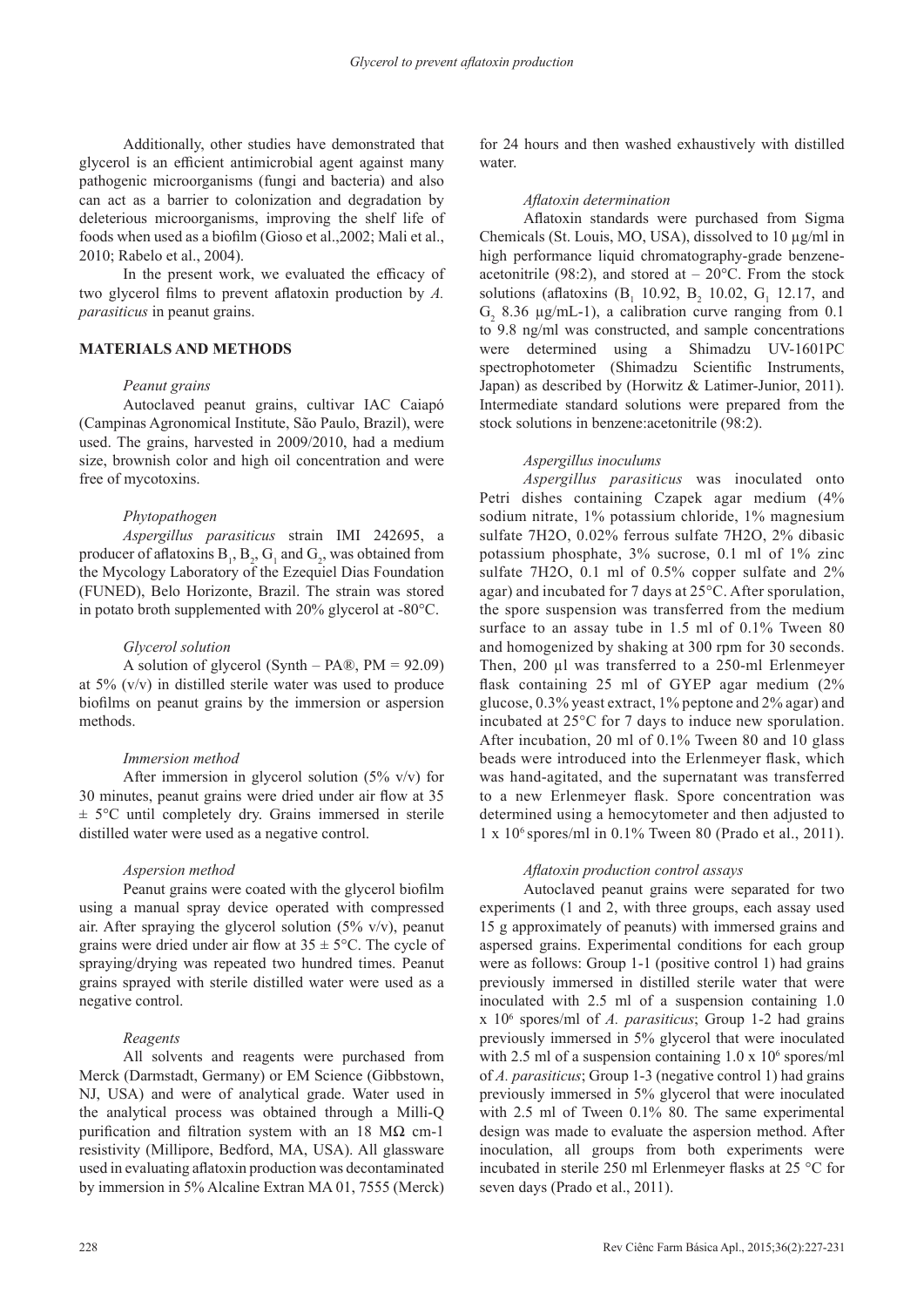## *Aflatoxin quantification*

For aflatoxin quantification, 75 ml of a 4% methanol-KCl (270:30) solution were added to each treatment sample, shaken for 30 minutes, and blended at high speed for 1 minute. After filtration with Whatman filter  $N^{\circ}1$ , 30 ml of the extract were mixed with 30 ml of 10% cupric sulfate and filtered again. An aliquot of 30 ml of this filtrate was mixed with 30 ml of water in a separation funnel and extracted twice with 25 ml of chloroform. Then, the chloroform phase was evaporated to dryness under a gentle stream of nitrogen. The dry extract was dissolved (100 to 2000  $\mu$ l) in benzene-acetonitrile (98:2), and 2 to 10  $\mu$ l was spotted onto thin layer aluminum chromatography plates (20 by 20 cm) pre-coated with silica gel 60 (Merck).

The plates were developed with a mixture of toluene-ethyl acetate-chloroform-formic acid (70:50:50:20, v/v/v/v), and bands with appropriate retention factor values were quantified by fluorodensitometry at 365 nm with a fluorodensitometer (model CS9301, Shimadzu Corp. Kyoto, Japan). Aflatoxin concentrations were determined by comparing the fluorescent intensity of sample spots with known amounts of standards spotted on the same plate (Soares & Rodriguez-Amaya, 1989; Prado et al., 2011).

Influence of glycerol on *A. parasiticus* growth

Three aliquots of 10  $\mu$ l containing 1.0 x 10<sup>6</sup> spores/ml of *A. parasiticus* were spotted onto Petri dishes containing GYEP medium. Medium without glycerol was used as a control, and experimental tests were performed using the same medium supplemented with 1.5%, 2.5% and 5% glycerol. After incubation for seven days at 25 °C, colony diameter was measured with a digital pachymeter (Jomarca®) (Pimenta et al., 2012).

## *Influence of glycerol on A. parasiticus morphology*

Spores and hyphae from the experiments described above were observed by scanning electronic microscopy (JEOL JSM-6360LV) according to protocols used by the Microscopy Center of the Federal University of Minas Gerais, MG, Brazil.

#### *Statistical analysis*

The experimental design used to evaluate the influence of glycerol on aflatoxin production and *A. parasiticus* growth was entirely randomized with five repetitions, two treatments and two types of coatings (immersion and aspersion) for four treatments. Results were analyzed with F tests, and averages were analyzed with Tukey's test. Data were subjected to the *Kolmogorov-Smirnov* test to evaluate instability among averages of groups. Results were considered significant at  $P < 0.05$ . Tests were performed using the Sisvar program (version 5.3 UFLA).

## **RESULTS AND DISCUSSION**

Table 1 shows that the two methods of coating (immersion and aspersion) reduced aflatoxin production of *A. parasiticus* on peanut grains (P < 0.05). However, the aspersion method was more efficient (86.3%) than the immersion process (66.9%) ( $P < 0.05$ ). This fact could be explained by the higher number of applications performed with the spray coating (200 cycles) when compared to the single immersion in glycerol solution. Another interesting observation is the higher aflatoxin concentration in immersion control in comparison with aspersion control, probably this occur due a high humidity in the grains treated with immersion (Garcia et al., 2012) As aflatoxins are carcinogenic and teratogenic substances that act in a cumulative manner, any process leading to a significant reduction in their concentration in foods can be considered important for agroindustry.

Table 1 - Aflatoxin concentrations (μg/kg) and reduction (%) in peanut grains previously treated by immersion or aspersion with 5% glycerol and inoculated with *A. parasiticus* IMI 242695.

|                  | <b>Aflatoxin concentration</b><br>$(\mu g/Kg)$ |              | Aflatoxin reduction (%) |           | P      |
|------------------|------------------------------------------------|--------------|-------------------------|-----------|--------|
|                  | <b>Immersion</b>                               | Aspersion    | <b>Immersion</b>        | Aspersion | value  |
| Control          | 45,170.20<br>Aа                                | 15.405.20 Ab |                         |           | 0.0009 |
| Glycerol<br>(5%) | 14,964.80<br>Ba                                | 2.111.00 Bb  | 66.9                    | 86.3      |        |

A, B, a, b Different letters (lowercase letters for rows and uppercase letters for columns) indicate significant differences according to Tukey's test ( $P < 0.05$ ).

A progressive reduction of *A. parasiticus* colony diameters was observed (from  $38.63 \pm 0.98$  to  $34.42 \pm$ 1.79 mm) when the fungus was grown on GYEP medium supplemented with increasing concentrations of glycerol (from 0 to 5%), but this phenomenon was not statistically significant ( $P > 0.05$ ). This result must be confirmed with more experiments to evaluate whether glycerol acts only on aflatoxin production or also on the growth of *A. parasiticus*, as described in other studies examining the antimicrobial properties of glycerol (fungicidal or fungistatic) (Melo-Filho et al., 2011; Rabelo et al., 2004).

Figures 1 and 2 show that increasing concentrations of glycerol (0% to 5%) supplemented in GYEP medium did not influence the production of *A. parasiticus* spores, colonies, conidiophores and spore appearance. Glycerin can to promote a dehydration of cells (Vulcani et al., 2008). But despite this, the colonies remained homogeneous, with well-developed conidiophores and a large amount of spore production. Vesicles exhibited a regular form (ampulliphorm) with the presence of phialides, and a normal appearance was observed for spores (globose, hyalines and with spicules). These results are interesting since they show the glycerol effect in aflatoxin biosynthesis but not in mycelial structure.

Glycerol is frequently used in the food and pharmaceutical industries as a humectant, solvent, and sweetener (Monosik et al., 2012), and no cases of damage or negative symptoms have been observed with its daily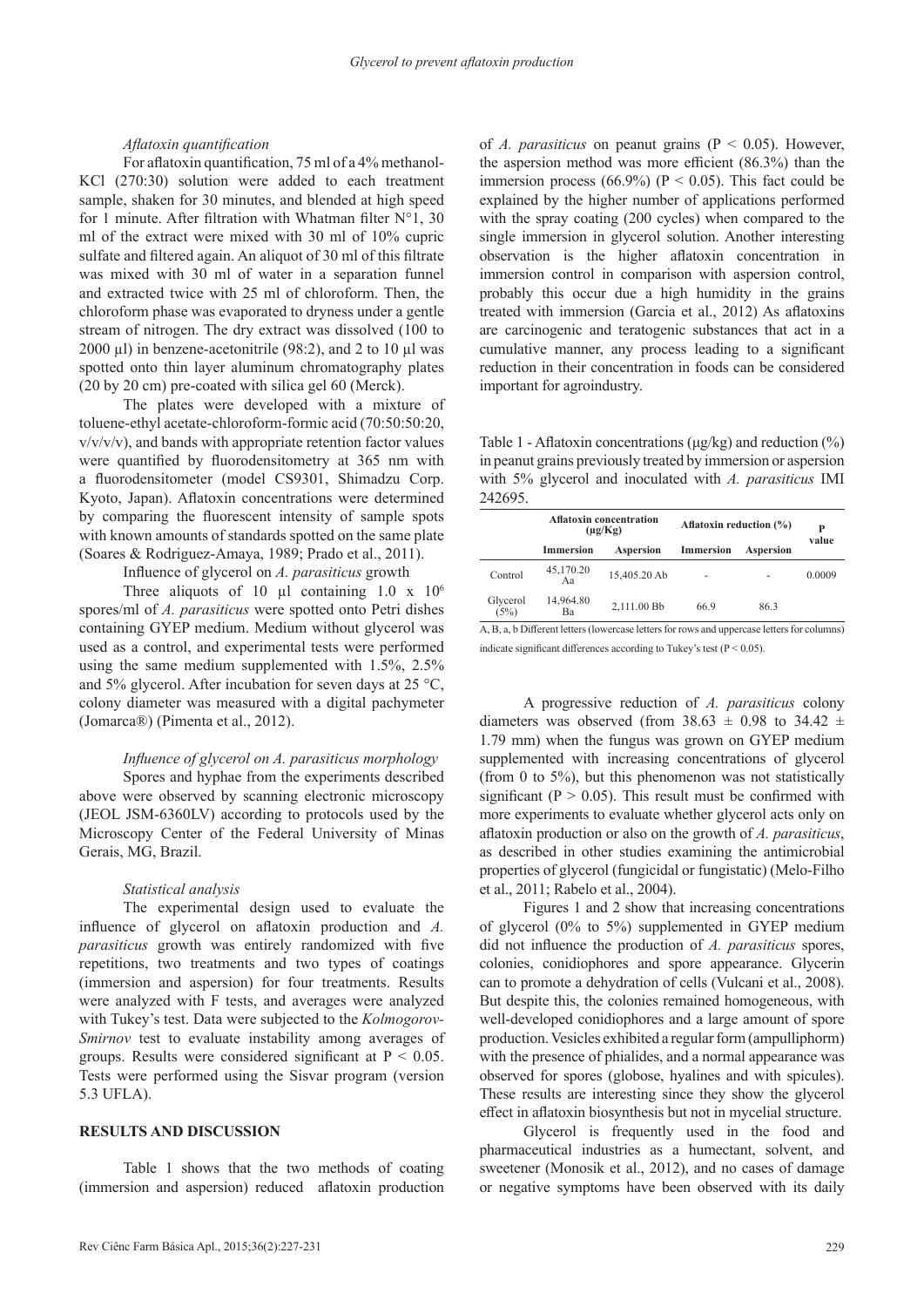

Figure 1 - *Aspergillus parasiticus* IMI 242695 grown on GYEP medium for seven days at 25°C (positive control): (A) macroscopic appearance of colonies; (B) electron micrography of colonies (mag. 200 x); (C) electron micrography of spores (mag. 5,000 x); (D) electron micrography of spores (mag. 10,000 x).



Figure 2 - *Aspergillus parasiticus* IMI 242695 grown on GYEP medium supplemented with 5% glycerol for seven days at 25°C (positive control): (A) macroscopic appearance of colonies; (B) electron micrography of colonies (mag. 200 x); (C) electron micrography of spores (mag.  $5,000$  x); (D) electron micrography of spores (mag. 10,000 x).

ingestion by consumers. Additionally, glycerol has recently experienced overproduction as a secondary product of the growing biodiesel industry in Brazil. Therefore, use of glycerol as food additive could decrease the problems involved in discarding this residue of biofuel production (Fountoulakis & Manios, 2009; Gu & Jérôme, 2010). In addition to its protective effects against mycotoxin, peanuts coated with 5% glycerol (both by immersion and aspersion) had an improved aspect, with a clean and more shiny appearance, which can make the resulting product more acceptable to the population.

## **ACKNOWLEDGMENTS**

This work was supported by grants from Conselho Nacional de Desenvolvimento Científico e Tecnológico (CNPq) and Fundação de Amparo à Pesquisa do Estado de Minas Gerais (FAPEMIG). The authors thank Cristiane Martins Coelho for her technical assistance.

## **RESUMO**

# *Utilização de um filme de glicerol para o controle da produção de aflatoxina por Aspergillus parasiticus em amendoim*

**O amendoim é muito suscetível à contaminação por aflatoxinas, que são metabólitos tóxicos produzidos por** *Aspergillus flavus***,** *A. parasiticus* **e** *A. nomius***. A aflatoxina B<sup>1</sup> é a mais frequentemente encontrada nos amendoins e apresenta risco toxicológico devido às suas propriedades carcinogênicas, teratogênicas e mutagênicas. Entre os métodos de prevenção da contaminação, o uso de substâncias GRAS (substâncias geralmente consideradas seguras) pode apresentar grande potencial de exploração, especialmente o glicerol. No presente trabalho, foi avaliada a capacidade de filmes de glicerol para o controle da produção de aflatoxinas em amendoins. O glicerol foi inoculado por imersão ou aspersão, sendo a aspersão mais eficiente na redução da produção de aflatoxina (86,3%) que a imersão (66,9%) (P < 0,05). Ao mesmo tempo, foi observada uma redução nos diâmetros das colônias de**  *A. parasiticus* **(38,6 ± 0,9 para 34,4 ± 1,7 mm) quando cultivado em meio GYEP suplementado com glicerol (0 a 5%). Apesar disto, diferentes concentrações não influenciaram a produção ou morfologia dos esporos e conidióforos. Amendoins revestidos com 5% de glicerol apresentaram características interessantes, tais com: maior brilho e coloração mais intensa, o que pode tornar o produto mais atraente para o consumidor. Em conclusão, a redução da produção de aflatoxinas em amendoim pelo glicerol, principalmente por aspersão foi satisfatória. Sendo assim, esta substância apresenta um potencial promissor para utilização para a prevenção da contaminação do amendoim por aflatoxinas.**

Palavras-chave: Substâncias GRAS. Micotoxinas. Armazenagem de grãos. Conservação de alimentos.